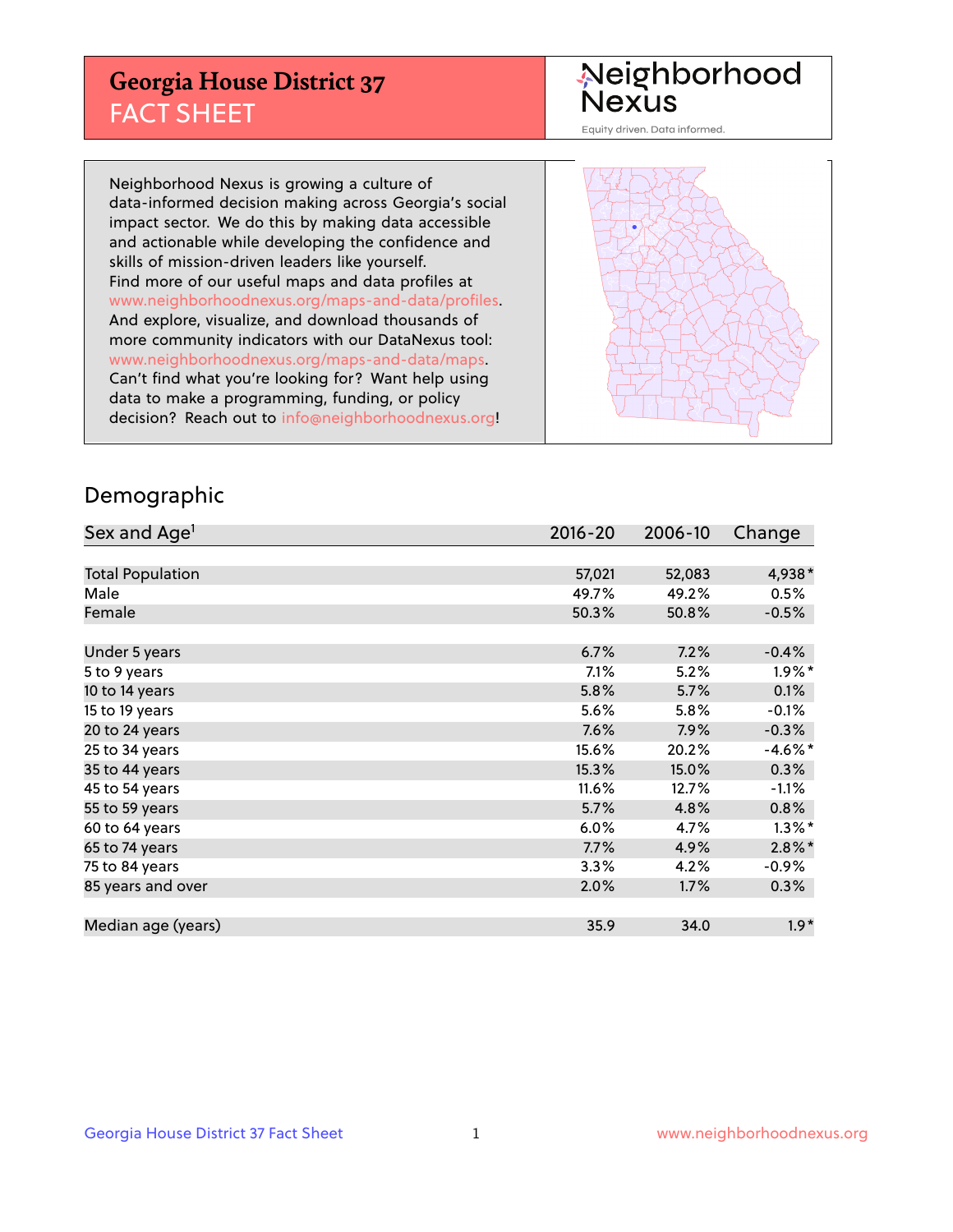## Demographic, continued...

| Race <sup>2</sup>                                            | $2016 - 20$ | 2006-10 | Change      |
|--------------------------------------------------------------|-------------|---------|-------------|
| <b>Total population</b>                                      | 57,021      | 52,083  | 4,938*      |
| One race                                                     | 95.3%       | 98.3%   | $-3.0\%$ *  |
| White                                                        | 53.6%       | 60.6%   | $-7.0\%$ *  |
| <b>Black or African American</b>                             | 27.9%       | 23.9%   | 4.0%*       |
| American Indian and Alaska Native                            | 0.4%        | 0.1%    | 0.3%        |
| Asian                                                        | 4.9%        | 4.3%    | 0.6%        |
| Native Hawaiian and Other Pacific Islander                   | 0.0%        | 0.1%    | $-0.1%$     |
| Some other race                                              | 8.5%        | 9.2%    | $-0.7%$     |
| Two or more races                                            | 4.7%        | 1.7%    | $3.0\%$ *   |
| Race alone or in combination with other race(s) <sup>3</sup> | $2016 - 20$ | 2006-10 | Change      |
|                                                              |             |         |             |
| Total population                                             | 57,021      | 52,083  | 4,938*      |
| White                                                        | 57.9%       | 62.1%   | $-4.2%$ *   |
| <b>Black or African American</b>                             | 31.4%       | 24.7%   | $6.6\%$ *   |
| American Indian and Alaska Native                            | 0.9%        | 0.7%    | 0.2%        |
| Asian                                                        | 5.5%        | 4.6%    | 0.9%        |
| Native Hawaiian and Other Pacific Islander                   | 0.2%        | 0.1%    | 0.1%        |
| Some other race                                              | 9.4%        | 9.7%    | $-0.3%$     |
| Hispanic or Latino and Race <sup>4</sup>                     | $2016 - 20$ | 2006-10 | Change      |
| <b>Total population</b>                                      | 57,021      | 52,083  | 4,938*      |
| Hispanic or Latino (of any race)                             | 17.1%       | 19.6%   | $-2.5%$     |
| Not Hispanic or Latino                                       | 82.9%       | 80.4%   | $2.5\%$ *   |
| White alone                                                  | 45.5%       | 50.3%   | $-4.8\%$ *  |
| <b>Black or African American alone</b>                       | 27.6%       | 23.8%   | $3.9\%$ *   |
| American Indian and Alaska Native alone                      | 0.1%        | 0.1%    | $-0.1%$     |
| Asian alone                                                  | 4.9%        | 4.3%    | 0.6%        |
| Native Hawaiian and Other Pacific Islander alone             | 0.0%        | 0.1%    | $-0.1%$     |
| Some other race alone                                        | 0.8%        | 0.5%    | 0.3%        |
| Two or more races                                            | 4.0%        | 1.3%    | $2.7\%$ *   |
| U.S. Citizenship Status <sup>5</sup>                         | $2016 - 20$ | 2006-10 |             |
|                                                              |             |         | Change      |
| Foreign-born population                                      | 9,885       | 11,369  | $-1,484$    |
| Naturalized U.S. citizen                                     | 35.4%       | 23.8%   | $11.7\%$ *  |
| Not a U.S. citizen                                           | 64.6%       | 76.2%   | $-11.7\%$ * |
| Citizen, Voting Age Population <sup>6</sup>                  | $2016 - 20$ | 2006-10 | Change      |
|                                                              |             |         |             |
| Citizen, 18 and over population<br>Male                      | 38,121      | 33,311  | 4,810*      |
|                                                              | 46.9%       | 45.4%   | 1.4%        |
| Female                                                       | 53.1%       | 54.6%   | $-1.4%$     |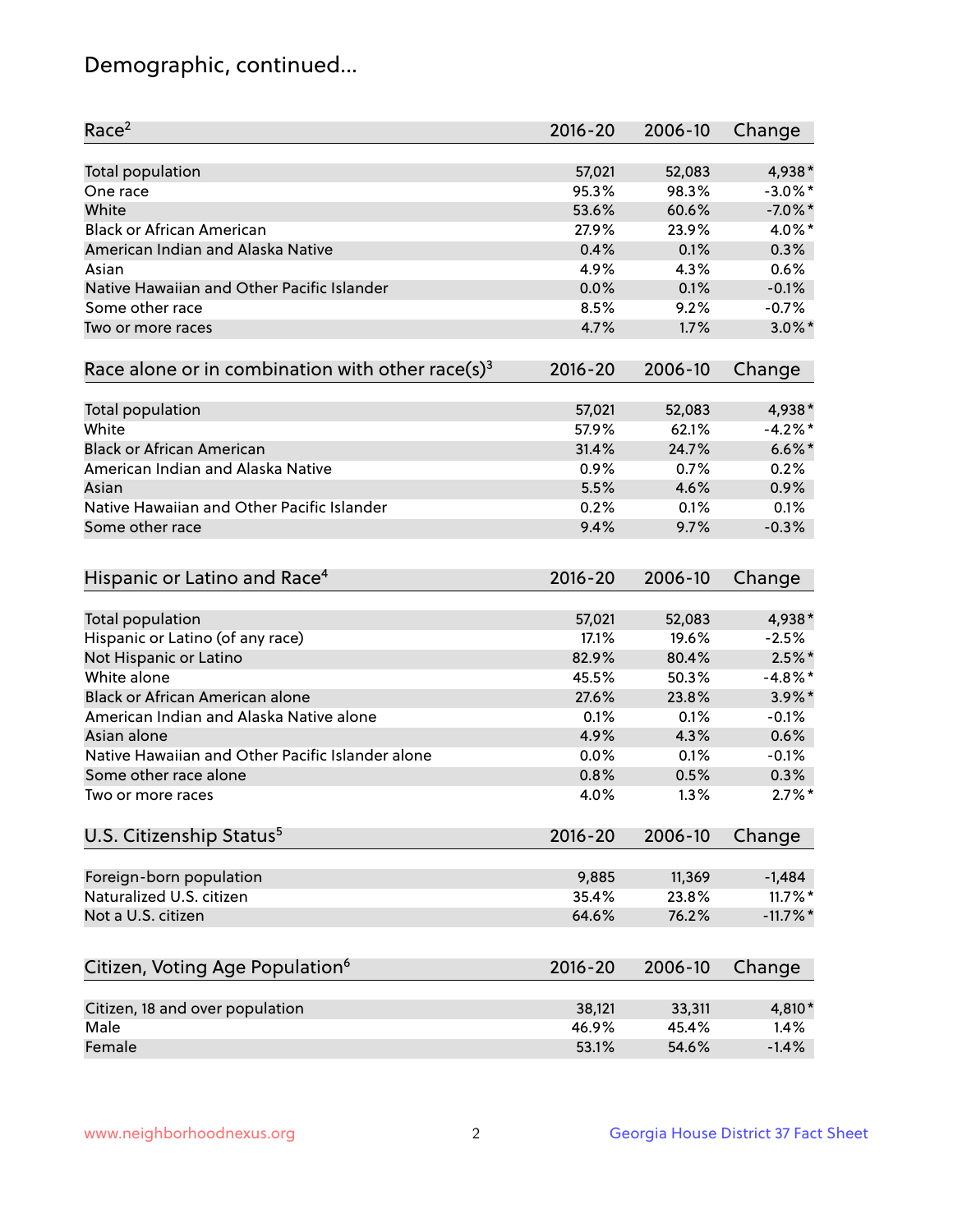#### Economic

| Income <sup>7</sup>                                 | $2016 - 20$ | 2006-10 | Change     |
|-----------------------------------------------------|-------------|---------|------------|
|                                                     |             |         |            |
| All households                                      | 22,754      | 21,518  | $1,236*$   |
| Less than \$10,000                                  | 6.8%        | 6.4%    | 0.5%       |
| \$10,000 to \$14,999                                | 4.6%        | 6.0%    | $-1.5%$    |
| \$15,000 to \$24,999                                | 6.3%        | 9.5%    | $-3.2\%$ * |
| \$25,000 to \$34,999                                | 9.8%        | 11.8%   | $-2.0%$    |
| \$35,000 to \$49,999                                | 13.8%       | 16.2%   | $-2.4%$    |
| \$50,000 to \$74,999                                | 16.0%       | 19.4%   | $-3.5%$ *  |
| \$75,000 to \$99,999                                | 13.2%       | 12.1%   | 1.1%       |
| \$100,000 to \$149,999                              | 13.9%       | 10.3%   | $3.6\%$ *  |
| \$150,000 to \$199,999                              | 6.6%        | 5.2%    | 1.4%       |
| \$200,000 or more                                   | 9.0%        | 3.0%    | $6.0\%$ *  |
| Median household income (dollars)                   | 64,140      | 50,047  | 14,093*    |
| Mean household income (dollars)                     | 86,929      | 65,117  | 21,813*    |
| With earnings                                       | 82.4%       | 84.7%   | $-2.3\%$ * |
| Mean earnings (dollars)                             | 88,020      | 64,696  | 23,325*    |
| <b>With Social Security</b>                         | 25.2%       | 20.7%   | 4.5%*      |
| Mean Social Security income (dollars)               | 19,627      | 15,253  | 4,374*     |
| With retirement income                              | 14.9%       | 14.4%   | 0.5%       |
| Mean retirement income (dollars)                    | 27,979      | 22,595  | 5,384*     |
| With Supplemental Security Income                   | 2.8%        | $2.1\%$ | 0.6%       |
| Mean Supplemental Security Income (dollars)         | 6,671       | 7,462   | $-791$     |
| With cash public assistance income                  | 1.0%        | 1.3%    | $-0.4%$    |
| Mean cash public assistance income (dollars)        | 899         | 4,264   | $-3,366*$  |
| With Food Stamp/SNAP benefits in the past 12 months | 8.5%        | 6.6%    | $1.9\%$ *  |
|                                                     |             |         |            |
| Families                                            | 12,832      | 12,369  | 463        |
| Less than \$10,000                                  | 4.3%        | 5.0%    | $-0.7%$    |
| \$10,000 to \$14,999                                | 2.0%        | 6.0%    | $-4.0\%$ * |
| \$15,000 to \$24,999                                | 4.4%        | 8.9%    | $-4.5%$ *  |
| \$25,000 to \$34,999                                | 7.2%        | 8.5%    | $-1.3%$    |
| \$35,000 to \$49,999                                | 11.2%       | 13.8%   | $-2.5%$    |
| \$50,000 to \$74,999                                | 16.3%       | 19.0%   | $-2.7%$    |
| \$75,000 to \$99,999                                | 12.2%       | 12.7%   | $-0.4%$    |
| \$100,000 to \$149,999                              | $17.7\%$    | 14.8%   | 2.9%       |
| \$150,000 to \$199,999                              | 10.8%       | 7.1%    | $3.7\%$ *  |
| \$200,000 or more                                   | 13.8%       | 4.3%    | $9.5%$ *   |
| Median family income (dollars)                      | 84,160      | 59,238  | 24,922*    |
| Mean family income (dollars)                        | 109,687     | 75,274  | 34,413*    |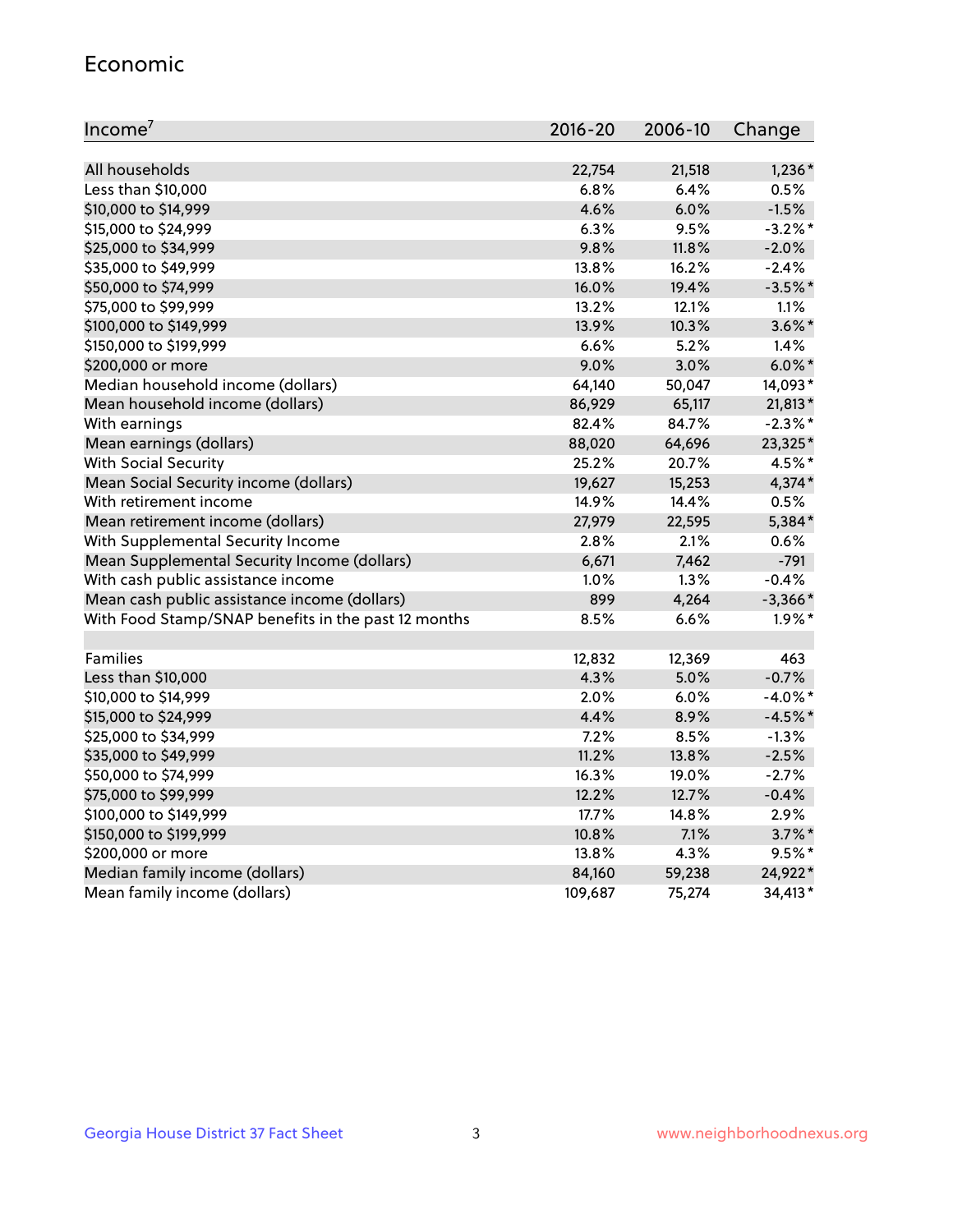## Economic, continued...

| Income, continued <sup>8</sup><br>$2016 - 20$<br>2006-10<br>Change<br>Nonfamily households<br>9,922<br>9,149<br>774<br>Median nonfamily income (dollars)<br>4,090*<br>42,516<br>38,426<br>Mean nonfamily income (dollars)<br>54,331<br>47,758<br>$6,573*$<br>5,969*<br>Median earnings for workers (dollars)<br>34,766<br>28,798<br>Median earnings for male full-time, year-round workers<br>43,666<br>49,199<br>5,533*<br>(dollars)<br>Median earnings for female full-time, year-round workers<br>13,441*<br>49,921<br>36,480 |
|----------------------------------------------------------------------------------------------------------------------------------------------------------------------------------------------------------------------------------------------------------------------------------------------------------------------------------------------------------------------------------------------------------------------------------------------------------------------------------------------------------------------------------|
|                                                                                                                                                                                                                                                                                                                                                                                                                                                                                                                                  |
|                                                                                                                                                                                                                                                                                                                                                                                                                                                                                                                                  |
|                                                                                                                                                                                                                                                                                                                                                                                                                                                                                                                                  |
|                                                                                                                                                                                                                                                                                                                                                                                                                                                                                                                                  |
|                                                                                                                                                                                                                                                                                                                                                                                                                                                                                                                                  |
|                                                                                                                                                                                                                                                                                                                                                                                                                                                                                                                                  |
|                                                                                                                                                                                                                                                                                                                                                                                                                                                                                                                                  |
|                                                                                                                                                                                                                                                                                                                                                                                                                                                                                                                                  |
|                                                                                                                                                                                                                                                                                                                                                                                                                                                                                                                                  |
| (dollars)                                                                                                                                                                                                                                                                                                                                                                                                                                                                                                                        |
|                                                                                                                                                                                                                                                                                                                                                                                                                                                                                                                                  |
| Per capita income (dollars)<br>35,416<br>27,593<br>7,823*                                                                                                                                                                                                                                                                                                                                                                                                                                                                        |
|                                                                                                                                                                                                                                                                                                                                                                                                                                                                                                                                  |
| $2016 - 20$<br>2006-10                                                                                                                                                                                                                                                                                                                                                                                                                                                                                                           |
| Families and People Below Poverty Level <sup>9</sup><br>Change                                                                                                                                                                                                                                                                                                                                                                                                                                                                   |
| All families<br>$-4.3\%$ *<br>9.3%<br>13.6%                                                                                                                                                                                                                                                                                                                                                                                                                                                                                      |
| 15.5%<br>$-4.1%$<br>19.7%                                                                                                                                                                                                                                                                                                                                                                                                                                                                                                        |
| With related children under 18 years<br>With related children under 5 years only<br>1.1%<br>21.0%<br>19.9%                                                                                                                                                                                                                                                                                                                                                                                                                       |
| 3.7%<br>7.7%<br>$-4.0%$                                                                                                                                                                                                                                                                                                                                                                                                                                                                                                          |
| Married couple families<br>6.6%<br>11.0%<br>$-4.4%$                                                                                                                                                                                                                                                                                                                                                                                                                                                                              |
| With related children under 18 years<br>4.3%                                                                                                                                                                                                                                                                                                                                                                                                                                                                                     |
| With related children under 5 years only<br>$-5.0%$<br>9.3%<br>Families with female householder, no husband present<br>$-12.5%$ *<br>18.8%                                                                                                                                                                                                                                                                                                                                                                                       |
| 31.3%<br>25.4%<br>38.1%                                                                                                                                                                                                                                                                                                                                                                                                                                                                                                          |
| With related children under 18 years<br>$-12.7%$                                                                                                                                                                                                                                                                                                                                                                                                                                                                                 |
| 4.0%<br>With related children under 5 years only<br>45.1%<br>41.1%                                                                                                                                                                                                                                                                                                                                                                                                                                                               |
| 16.5%<br>All people<br>14.1%<br>$-2.4%$                                                                                                                                                                                                                                                                                                                                                                                                                                                                                          |
| Under 18 years<br>22.9%<br>$-2.4%$<br>20.5%                                                                                                                                                                                                                                                                                                                                                                                                                                                                                      |
| Related children under 18 years<br>$-2.6%$<br>20.2%<br>22.8%                                                                                                                                                                                                                                                                                                                                                                                                                                                                     |
| Related children under 5 years<br>$-5.3%$<br>22.3%<br>27.5%                                                                                                                                                                                                                                                                                                                                                                                                                                                                      |
| $-1.0%$<br>Related children 5 to 17 years<br>19.3%<br>20.4%                                                                                                                                                                                                                                                                                                                                                                                                                                                                      |
| 12.2%<br>18 years and over<br>14.8%<br>$-2.6%$                                                                                                                                                                                                                                                                                                                                                                                                                                                                                   |
| 18 to 64 years<br>12.3%<br>15.5%<br>$-3.2%$                                                                                                                                                                                                                                                                                                                                                                                                                                                                                      |
| 65 years and over<br>1.4%<br>11.9%<br>10.4%                                                                                                                                                                                                                                                                                                                                                                                                                                                                                      |
| People in families<br>11.3%<br>$-3.4%$<br>14.8%                                                                                                                                                                                                                                                                                                                                                                                                                                                                                  |
| Unrelated individuals 15 years and over<br>21.2%<br>0.8%<br>22.0%                                                                                                                                                                                                                                                                                                                                                                                                                                                                |
|                                                                                                                                                                                                                                                                                                                                                                                                                                                                                                                                  |
| Non-Hispanic white people<br>1.9%<br>9.6%<br>7.6%                                                                                                                                                                                                                                                                                                                                                                                                                                                                                |
| Black or African-American people<br>20.9%<br>17.8%<br>$-3.1%$                                                                                                                                                                                                                                                                                                                                                                                                                                                                    |
| Asian people<br>$-1.2%$<br>7.1%<br>8.3%                                                                                                                                                                                                                                                                                                                                                                                                                                                                                          |
| $-9.3%$<br>Hispanic or Latino people<br>25.5%<br>34.8%                                                                                                                                                                                                                                                                                                                                                                                                                                                                           |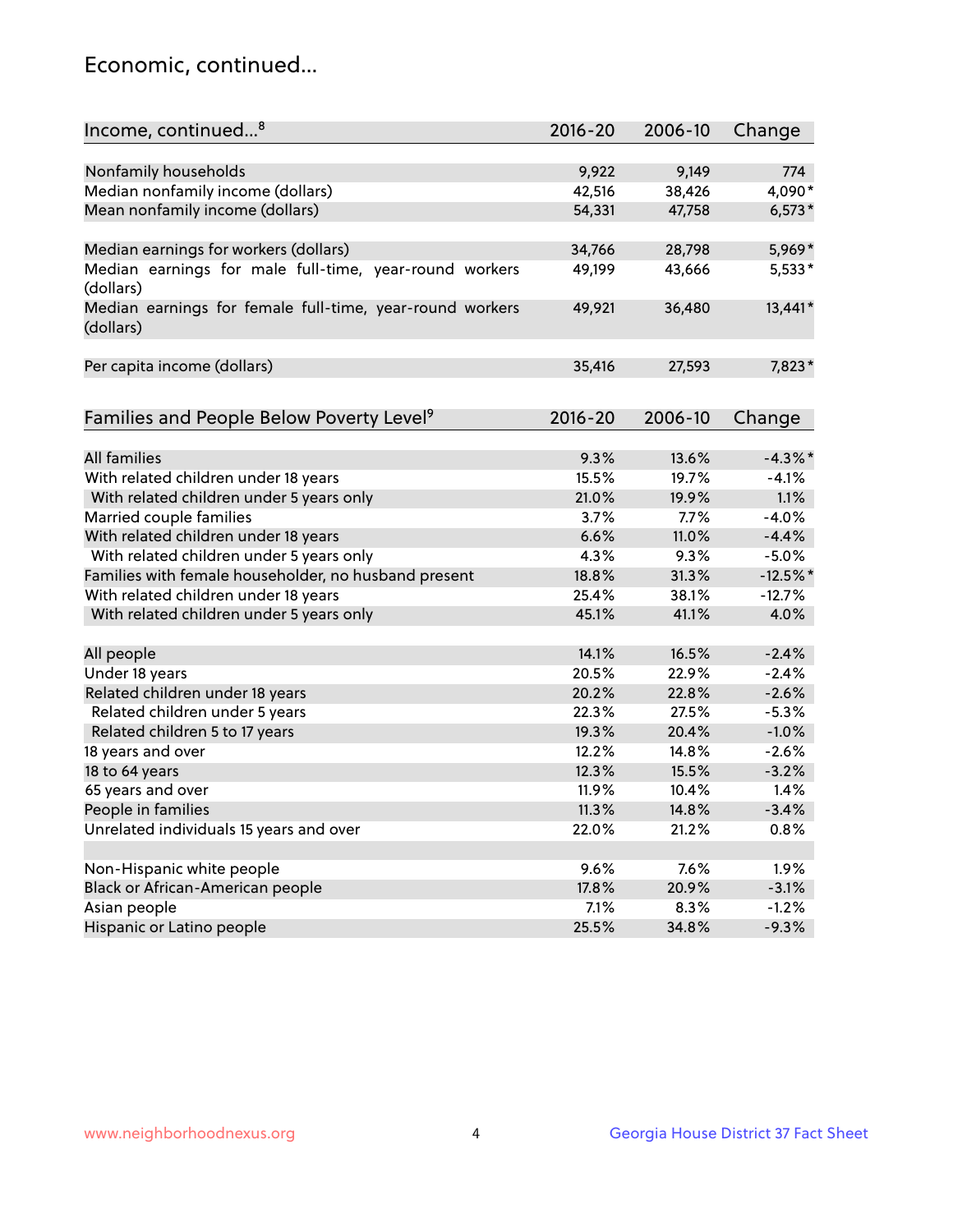## Employment

| Employment Status <sup>10</sup>                                             | $2016 - 20$ | 2006-10 | Change     |
|-----------------------------------------------------------------------------|-------------|---------|------------|
|                                                                             |             |         |            |
| Population 16 years and over                                                | 45,329      | 42,184  | $3,145*$   |
| In labor force                                                              | 67.2%       | 72.0%   | $-4.9%$ *  |
| Civilian labor force                                                        | 67.1%       | 71.6%   | $-4.5%$ *  |
| Employed                                                                    | 64.1%       | 65.9%   | $-1.8%$    |
| Unemployed                                                                  | 3.0%        | 5.7%    | $-2.8%$    |
| <b>Armed Forces</b>                                                         | 0.1%        | 0.4%    | $-0.3%$    |
| Not in labor force                                                          | 32.8%       | 28.0%   | 4.9%*      |
|                                                                             |             |         |            |
| Civilian labor force                                                        | 30,394      | 30,203  | 190        |
| <b>Unemployment Rate</b>                                                    | 4.4%        | 8.0%    | $-3.6%$    |
| Females 16 years and over                                                   | 23,290      | 21,466  | $1,824*$   |
| In labor force                                                              | 63.6%       | 63.2%   | 0.4%       |
| Civilian labor force                                                        | 63.5%       | 63.0%   | 0.5%       |
| Employed                                                                    | 60.7%       | 58.0%   | 2.8%       |
|                                                                             |             |         |            |
| Own children of the householder under 6 years                               | 5,209       | 4,043   | $1,166*$   |
| All parents in family in labor force                                        | 65.0%       | 60.8%   | 4.2%       |
|                                                                             |             |         |            |
| Own children of the householder 6 to 17 years                               | 7,315       | 6,155   | $1,161*$   |
| All parents in family in labor force                                        | 77.2%       | 72.7%   | 4.5%       |
|                                                                             |             |         |            |
| Industry <sup>11</sup>                                                      | $2016 - 20$ | 2006-10 | Change     |
|                                                                             |             |         |            |
| Civilian employed population 16 years and over                              | 29,053      | 27,783  | 1,269      |
| Agriculture, forestry, fishing and hunting, and mining                      | 0.9%        | 0.4%    | 0.4%       |
| Construction                                                                | 9.7%        | 12.7%   | $-3.0%$    |
| Manufacturing                                                               | 6.4%        | 7.2%    | $-0.8%$    |
| Wholesale trade                                                             | 3.2%        | 2.9%    | 0.3%       |
| Retail trade                                                                | 12.5%       | 12.3%   | 0.2%       |
| Transportation and warehousing, and utilities                               | 3.3%        | 4.4%    | $-1.2%$    |
| Information                                                                 | 1.9%        | 3.5%    | $-1.6\%$ * |
| Finance and insurance, and real estate and rental and leasing               | 8.2%        | 6.8%    | 1.4%       |
| Professional, scientific, and management, and administrative                | 19.2%       | 16.0%   | $3.2\%$ *  |
| and waste management services                                               |             |         |            |
| Educational services, and health care and social assistance                 | 18.4%       | 16.9%   | 1.5%       |
| Arts, entertainment, and recreation, and accommodation and<br>food services | 9.5%        | 8.6%    | 0.8%       |
| Other services, except public administration                                | 4.6%        | 4.5%    | 0.1%       |
| Public administration                                                       | 2.3%        | 3.8%    | $-1.4%$    |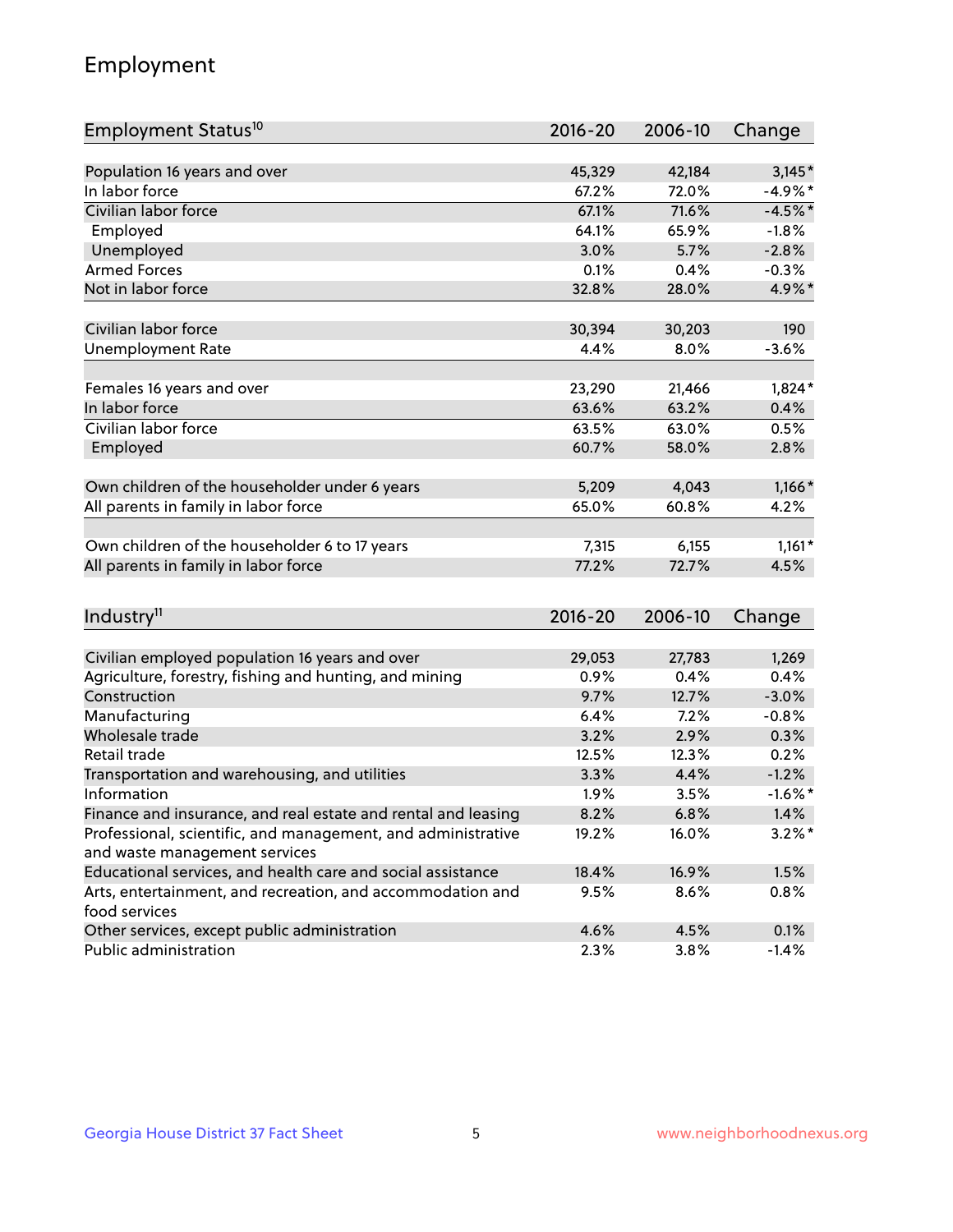## Employment, continued...

| Occupation <sup>12</sup>                                                   | $2016 - 20$     | 2006-10         | Change        |
|----------------------------------------------------------------------------|-----------------|-----------------|---------------|
| Civilian employed population 16 years and over                             | 29,053          | 27,783          | 1,269         |
| Management, business, science, and arts occupations                        | 45.3%           | 37.0%           | $8.2\%$ *     |
| Service occupations                                                        | 15.3%           | 15.6%           | $-0.3%$       |
| Sales and office occupations                                               | 20.7%           | 26.8%           | $-6.1\%$ *    |
| and<br>Natural<br>maintenance                                              | 9.4%            | 13.8%           | $-4.5%$ *     |
| resources,<br>construction,<br>occupations                                 |                 |                 |               |
| Production, transportation, and material moving occupations                | 9.4%            | 6.8%            | $2.6\%$ *     |
| Class of Worker <sup>13</sup>                                              | $2016 - 20$     | 2006-10         | Change        |
|                                                                            |                 |                 |               |
| Civilian employed population 16 years and over                             | 29,053          | 27,783          | 1,269         |
| Private wage and salary workers                                            | 84.0%           | 81.0%           | 3.0%          |
| Government workers                                                         | 8.3%            | 11.4%           | $-3.1\%$ *    |
| Self-employed in own not incorporated business workers                     | 7.2%            | 7.5%            | $-0.3%$       |
| Unpaid family workers                                                      | 0.4%            | 0.0%            | 0.4%          |
| Job Flows <sup>14</sup>                                                    | 2019            | 2010            | Change        |
|                                                                            |                 |                 |               |
| Total Jobs in district                                                     | 56,488          | 48,052          | 8,436         |
| Held by residents of district                                              | 5.5%            | 5.5%            | 0.0%          |
| Held by non-residents of district                                          | 94.5%           | 94.5%           | $-0.0%$       |
| Jobs by Industry Sector <sup>15</sup>                                      | 2019            | 2010            | Change        |
| Total Jobs in district                                                     | 56,488          | 48,052          | 8,436         |
| Goods Producing sectors                                                    | 12.8%           | 11.8%           | 1.0%          |
|                                                                            | 17.5%           | 15.6%           | 2.0%          |
| Trade, Transportation, and Utilities sectors<br>All Other Services sectors | 69.7%           | 72.6%           | $-2.9%$       |
|                                                                            |                 |                 |               |
| Total Jobs in district held by district residents                          | 3,126           | 2,647           | 479           |
| <b>Goods Producing sectors</b>                                             | 13.3%           | 12.2%           | 1.0%          |
| Trade, Transportation, and Utilities sectors                               | 14.7%           | 11.7%           | 3.0%          |
| All Other Services sectors                                                 | 72.0%           | 76.0%           | $-4.0%$       |
|                                                                            |                 |                 |               |
| Jobs by Earnings <sup>16</sup>                                             | 2019            | 2010            | Change        |
| Total Jobs in district                                                     |                 |                 |               |
|                                                                            | 56,488<br>17.1% | 48,052<br>17.0% | 8,436<br>0.0% |
| Jobs with earnings \$1250/month or less                                    |                 |                 |               |
| Jobs with earnings \$1251/month to \$3333/month                            | 31.3%           | 39.7%           | $-8.4%$       |
| Jobs with earnings greater than \$3333/month                               | 51.7%           | 43.2%           | 8.4%          |
| Total Jobs in district held by district residents                          | 3,126           | 2,647           | 479           |
| Jobs with earnings \$1250/month or less                                    | 20.5%           | 19.0%           | 1.6%          |
| Jobs with earnings \$1251/month to \$3333/month                            | 36.5%           | 43.4%           | $-6.9%$       |
| Jobs with earnings greater than \$3333/month                               | 42.9%           | 37.6%           | 5.3%          |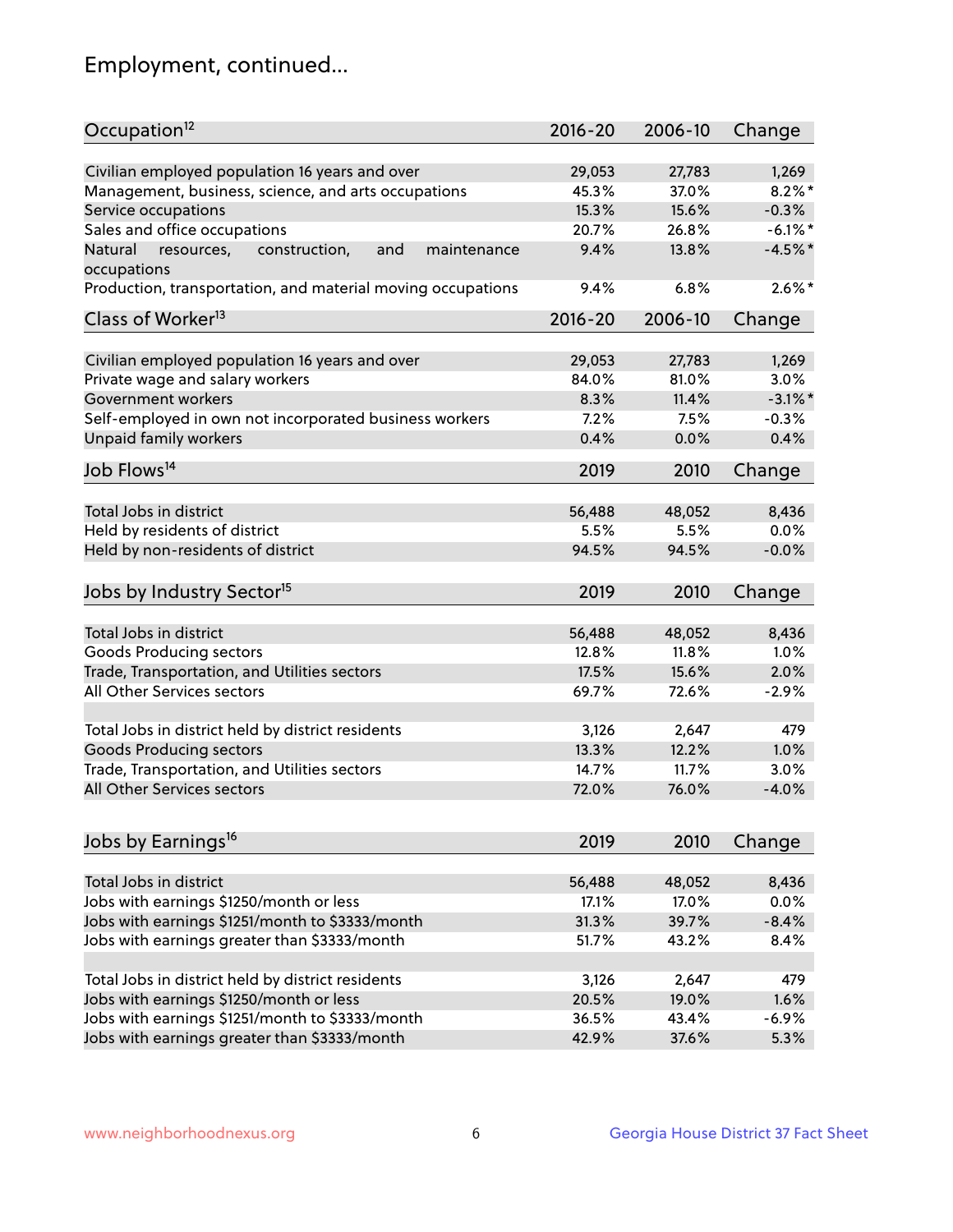## Employment, continued...

| Jobs by Age of Worker <sup>17</sup>               | 2019   | 2010   | Change  |
|---------------------------------------------------|--------|--------|---------|
|                                                   |        |        |         |
| Total Jobs in district                            | 56,488 | 48,052 | 8,436   |
| Jobs with workers age 29 or younger               | 19.6%  | 17.6%  | 2.0%    |
| Jobs with workers age 30 to 54                    | 58.3%  | 63.8%  | $-5.5%$ |
| Jobs with workers age 55 or older                 | 22.1%  | 18.6%  | 3.4%    |
|                                                   |        |        |         |
| Total Jobs in district held by district residents | 3,126  | 2,647  | 479     |
| Jobs with workers age 29 or younger               | 21.3%  | 16.3%  | 5.0%    |
| Jobs with workers age 30 to 54                    | 52.2%  | 59.4%  | $-7.2%$ |
| Jobs with workers age 55 or older                 | 26.5%  | 24.3%  | 2.2%    |

#### Education

| School Enrollment <sup>18</sup>                | $2016 - 20$ | 2006-10 | Change     |
|------------------------------------------------|-------------|---------|------------|
|                                                |             |         |            |
| Population 3 years and over enrolled in school | 14,777      | 12,096  | $2,681*$   |
| Nursery school, preschool                      | 8.5%        | 4.5%    | $3.9\%$ *  |
| Kindergarten                                   | 8.7%        | 6.4%    | $2.3\%$ *  |
| Elementary school (grades 1-8)                 | 36.5%       | 39.2%   | $-2.7%$    |
| High school (grades 9-12)                      | 15.7%       | 16.3%   | $-0.6%$    |
| College or graduate school                     | 30.7%       | 33.6%   | $-2.9%$    |
| Educational Attainment <sup>19</sup>           | $2016 - 20$ | 2006-10 | Change     |
|                                                |             |         |            |
| Population 25 years and over                   | 38,250      | 35,518  | $2,732*$   |
| Less than 9th grade                            | 6.8%        | 8.5%    | $-1.7\%$   |
| 9th to 12th grade, no diploma                  | 5.8%        | 8.3%    | $-2.4\%$ * |
| High school graduate (includes equivalency)    | 18.3%       | 22.4%   | $-4.1\%$ * |
| Some college, no degree                        | 19.9%       | 19.2%   | 0.8%       |
| Associate's degree                             | 6.4%        | 4.7%    | $1.7\%$ *  |
| Bachelor's degree                              | 27.8%       | 25.3%   | $2.6\%$ *  |
| Graduate or professional degree                | 14.9%       | 11.7%   | $3.2\%$ *  |
|                                                |             |         |            |
| Percent high school graduate or higher         | 87.3%       | 83.2%   | $4.1\%$ *  |
| Percent bachelor's degree or higher            | 42.7%       | 37.0%   | $5.7\%$ *  |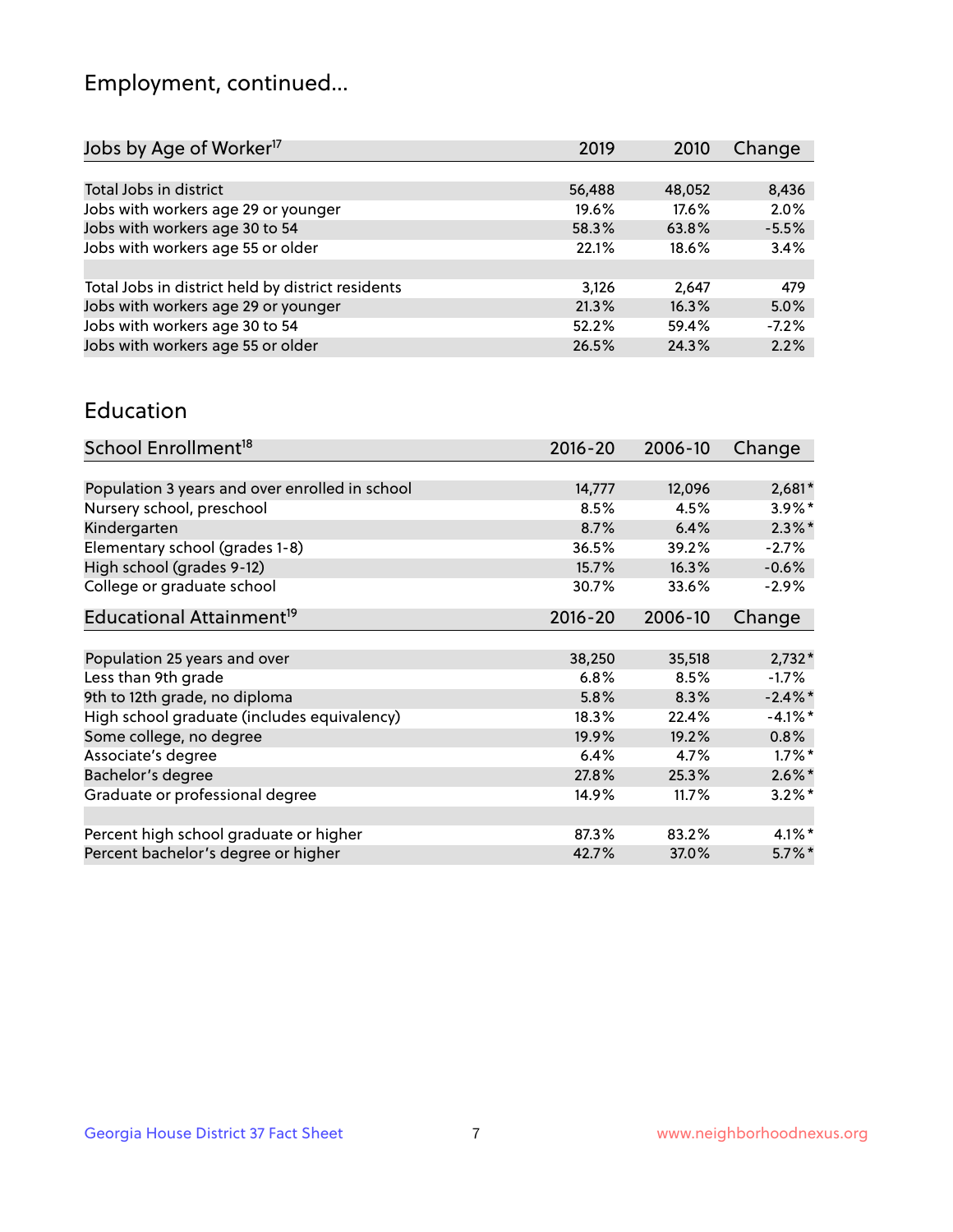## Housing

| Households by Type <sup>20</sup>                     | $2016 - 20$ | 2006-10 | Change     |
|------------------------------------------------------|-------------|---------|------------|
|                                                      |             |         |            |
| <b>Total households</b>                              | 22,754      | 21,518  | $1,236*$   |
| Family households (families)                         | 56.4%       | 57.5%   | $-1.1%$    |
| With own children under 18 years                     | 26.4%       | 26.2%   | 0.2%       |
| Married-couple family                                | 37.0%       | 39.0%   | $-1.9%$    |
| With own children of the householder under 18 years  | 15.9%       | 17.7%   | $-1.8%$    |
| Male householder, no wife present, family            | 4.5%        | 5.0%    | $-0.5%$    |
| With own children of the householder under 18 years  | 2.0%        | 1.4%    | 0.7%       |
| Female householder, no husband present, family       | 14.9%       | 13.5%   | 1.3%       |
| With own children of the householder under 18 years  | 8.4%        | 7.1%    | 1.3%       |
| Nonfamily households                                 | 43.6%       | 42.5%   | 1.1%       |
| Householder living alone                             | 34.4%       | 33.1%   | 1.3%       |
| 65 years and over                                    | 9.9%        | 9.3%    | 0.6%       |
|                                                      |             |         |            |
| Households with one or more people under 18 years    | 28.8%       | 29.5%   | $-0.7%$    |
| Households with one or more people 65 years and over | 23.3%       | 19.2%   | $4.2\%$ *  |
|                                                      |             |         |            |
| Average household size                               | 2.44        | 2.38    | 0.06       |
| Average family size                                  | 3.20        | 3.01    | 0.19       |
|                                                      |             |         |            |
| Housing Occupancy <sup>21</sup>                      | $2016 - 20$ | 2006-10 | Change     |
|                                                      |             |         |            |
| Total housing units                                  | 24,679      | 24,086  | 594*       |
| Occupied housing units                               | 92.2%       | 89.3%   | $2.9\%$ *  |
| Vacant housing units                                 | 7.8%        | 10.7%   | $-2.9\%$ * |
|                                                      |             |         |            |
| Homeowner vacancy rate                               | 3.8         | 1.7     | 2.1        |
| Rental vacancy rate                                  | 5.0         | 12.1    | $-7.1*$    |
|                                                      |             |         |            |
| Units in Structure <sup>22</sup>                     | $2016 - 20$ | 2006-10 |            |
|                                                      |             |         | Change     |
| Total housing units                                  | 24,679      | 24,086  | 594*       |
| 1-unit, detached                                     | 53.2%       | 48.3%   | 4.9%*      |
| 1-unit, attached                                     | 14.9%       | 9.6%    | $5.3\%$ *  |
| 2 units                                              | 1.6%        | 4.2%    | $-2.6\%$ * |
| 3 or 4 units                                         | 1.7%        | 4.7%    | $-3.1\%$ * |
| 5 to 9 units                                         | 5.0%        | 7.8%    | $-2.9\%*$  |
| 10 to 19 units                                       | 8.6%        | 13.5%   | $-5.0\%$ * |
| 20 or more units                                     | 14.1%       | 9.3%    | 4.8%*      |
| Mobile home                                          | 1.1%        | 2.4%    | $-1.4%$    |
| Boat, RV, van, etc.                                  | 0.0%        | 0.0%    | $-0.0%$    |
|                                                      |             |         |            |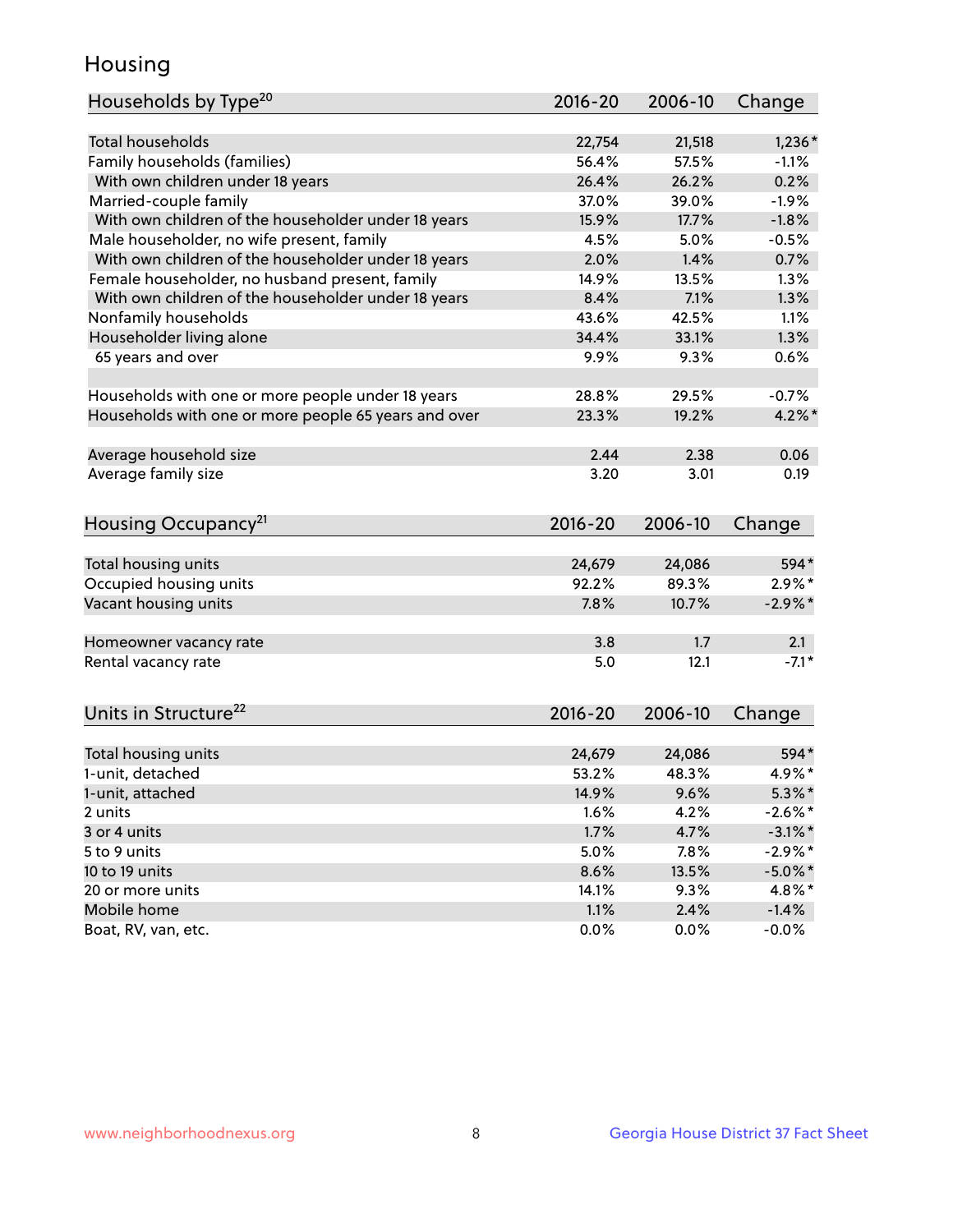## Housing, Continued...

| Year Structure Built <sup>23</sup>             | 2016-20        | 2006-10        | Change                |
|------------------------------------------------|----------------|----------------|-----------------------|
| Total housing units                            | 24,679         | 24,086         | 594*                  |
| Built 2014 or later                            | 2.7%           | (X)            | (X)                   |
| Built 2010 to 2013                             | 1.9%           | (X)            | (X)                   |
| Built 2000 to 2009                             | 15.7%          | 17.6%          | $-1.9%$               |
| Built 1990 to 1999                             | 14.7%          | 16.3%          | $-1.5%$               |
| Built 1980 to 1989                             | 20.8%          | 22.3%          | $-1.5%$               |
| Built 1970 to 1979                             | 17.0%          | 15.3%          | 1.6%                  |
| Built 1960 to 1969                             | 12.6%          | 12.0%          | 0.6%                  |
| Built 1950 to 1959                             | 6.2%           | 9.2%           | $-2.9\%$ *            |
| Built 1940 to 1949                             | 3.3%           | 4.1%           | $-0.8%$               |
| Built 1939 or earlier                          | 4.9%           | 3.1%           | 1.8%                  |
| Housing Tenure <sup>24</sup>                   | 2016-20        | 2006-10        | Change                |
|                                                |                |                |                       |
| Occupied housing units                         | 22,754         | 21,518         | $1,236*$              |
| Owner-occupied                                 | 52.7%          | 53.9%          | $-1.2%$               |
| Renter-occupied                                | 47.3%          | 46.1%          | 1.2%                  |
| Average household size of owner-occupied unit  | 2.55           | 2.36           | $0.19*$               |
| Average household size of renter-occupied unit | 2.31           | 2.41           | $-0.10$               |
| Residence 1 Year Ago <sup>25</sup>             | 2016-20        | 2006-10        | Change                |
| Population 1 year and over                     | 56,358         | 51,385         | 4,973*                |
| Same house                                     | 82.3%          | 76.8%          | $5.4\%$ *             |
| Different house in the U.S.                    | 16.9%          | 22.1%          | $-5.3\%$ *            |
| Same county                                    | 9.9%           | 11.2%          | $-1.3%$               |
| Different county                               | 7.0%           | 10.9%          | $-3.9\%$ *            |
| Same state                                     | 4.6%           | 5.6%           | $-1.0%$               |
| Different state                                | 2.3%           | 5.3%           | $-3.0\%$ *            |
| Abroad                                         | 0.9%           | 1.0%           | $-0.2%$               |
| Value of Housing Unit <sup>26</sup>            | $2016 - 20$    | 2006-10        | Change                |
|                                                |                |                |                       |
| Owner-occupied units<br>Less than \$50,000     | 11,995<br>3.5% | 11,593<br>5.3% | 402<br>$-1.9%$        |
| \$50,000 to \$99,999                           | 4.6%           | 6.5%           |                       |
| \$100,000 to \$149,999                         | 6.6%           | 16.3%          | $-1.9%$<br>$-9.8\%$ * |
| \$150,000 to \$199,999                         | 17.1%          | 21.8%          | $-4.7\%$ *            |
| \$200,000 to \$299,999                         | 26.9%          | 30.4%          | $-3.5%$               |
| \$300,000 to \$499,999                         | 31.4%          | 15.9%          | 15.5%*                |
| \$500,000 to \$999,999                         | 8.4%           | 3.0%           | $5.4\%$ *             |
| \$1,000,000 or more                            | 1.6%           | 0.8%           | 0.8%                  |
| Median (dollars)                               | 269,345        | 200,123        | 69,223*               |
| Mortgage Status <sup>27</sup>                  | $2016 - 20$    | 2006-10        | Change                |
|                                                |                |                |                       |
| Owner-occupied units                           | 11,995         | 11,593         | 402                   |
| Housing units with a mortgage                  | 71.0%          | 74.2%          | $-3.2%$               |
| Housing units without a mortgage               | 29.0%          | 25.8%          | 3.2%                  |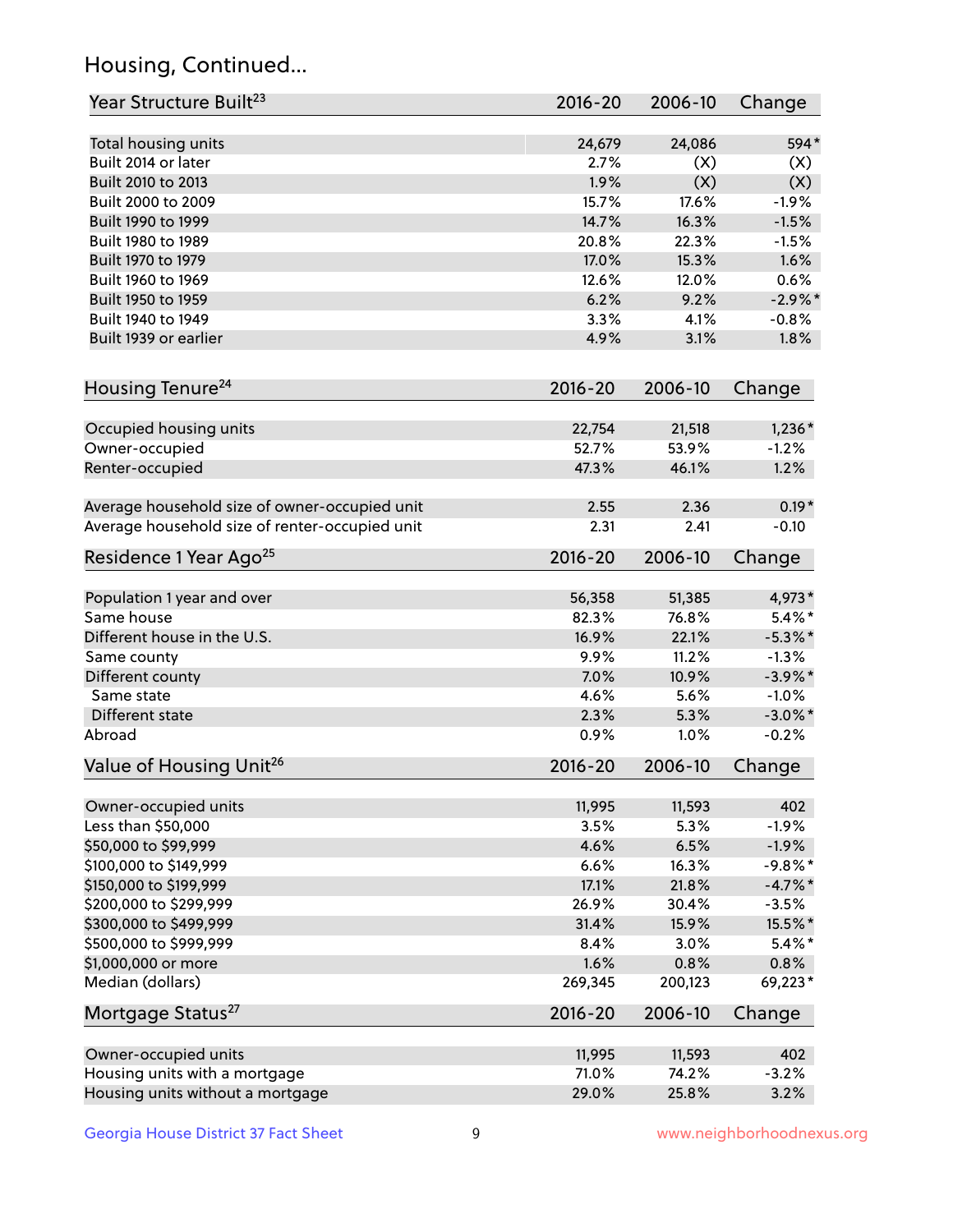## Housing, Continued...

| Selected Monthly Owner Costs <sup>28</sup>                                            | 2016-20     | 2006-10 | Change     |
|---------------------------------------------------------------------------------------|-------------|---------|------------|
| Housing units with a mortgage                                                         | 8,515       | 8,599   | $-84$      |
| Less than \$300                                                                       | 0.2%        | 0.2%    | $-0.0%$    |
| \$300 to \$499                                                                        | 0.8%        | 1.3%    | $-0.5%$    |
| \$500 to \$999                                                                        | 14.1%       | 15.3%   | $-1.2%$    |
| \$1,000 to \$1,499                                                                    | 28.3%       | 30.4%   | $-2.0%$    |
| \$1,500 to \$1,999                                                                    | 28.9%       | 26.1%   | 2.8%       |
| \$2,000 to \$2,999                                                                    | 21.8%       | 20.5%   | 1.3%       |
| \$3,000 or more                                                                       | 6.0%        | 6.3%    | $-0.3%$    |
| Median (dollars)                                                                      | 1,615       | 1,554   | $61*$      |
| Housing units without a mortgage                                                      | 3,480       | 2,994   | 486*       |
| Less than \$150                                                                       | 1.2%        | 2.1%    | $-0.9%$    |
| \$150 to \$249                                                                        | 6.3%        | 14.9%   | $-8.6%$    |
| \$250 to \$349                                                                        | 18.6%       | 16.8%   | 1.8%       |
| \$350 to \$499                                                                        | 33.2%       | 36.6%   | $-3.4%$    |
| \$500 to \$699                                                                        | 23.3%       | 16.0%   | 7.2%       |
| \$700 or more                                                                         | 17.4%       | 13.6%   | 3.8%       |
| Median (dollars)                                                                      | 451         | 410     | 40*        |
| Selected Monthly Owner Costs as a Percentage of<br>Household Income <sup>29</sup>     | $2016 - 20$ | 2006-10 | Change     |
| Housing units with a mortgage (excluding units where<br>SMOCAPI cannot be computed)   | 8,503       | 8,517   | $-14$      |
| Less than 20.0 percent                                                                | 55.1%       | 33.7%   | $21.3\%$ * |
| 20.0 to 24.9 percent                                                                  | 12.6%       | 14.0%   | $-1.4%$    |
| 25.0 to 29.9 percent                                                                  | 7.8%        | 12.0%   | $-4.3\%$ * |
| 30.0 to 34.9 percent                                                                  | 6.6%        | 13.6%   | $-7.1\%$ * |
| 35.0 percent or more                                                                  | 18.0%       | 26.6%   | $-8.6\%$ * |
| Not computed                                                                          | 13          | 82      | $-70$      |
| Housing unit without a mortgage (excluding units where<br>SMOCAPI cannot be computed) | 3,357       | 2,977   | 380        |
| Less than 10.0 percent                                                                | 55.9%       | 44.5%   | 11.4%      |
| 10.0 to 14.9 percent                                                                  | 16.0%       | 18.3%   | $-2.4%$    |
| 15.0 to 19.9 percent                                                                  | 10.6%       | 15.2%   | $-4.6%$    |
| 20.0 to 24.9 percent                                                                  | 3.5%        | 6.5%    | $-3.0%$    |
| 25.0 to 29.9 percent                                                                  | 3.2%        | 5.0%    | $-1.7%$    |
| 30.0 to 34.9 percent                                                                  | 1.7%        | 1.3%    | 0.4%       |
| 35.0 percent or more                                                                  | 9.0%        | 9.2%    | $-0.2%$    |
| Not computed                                                                          | 123         | 17      | 106        |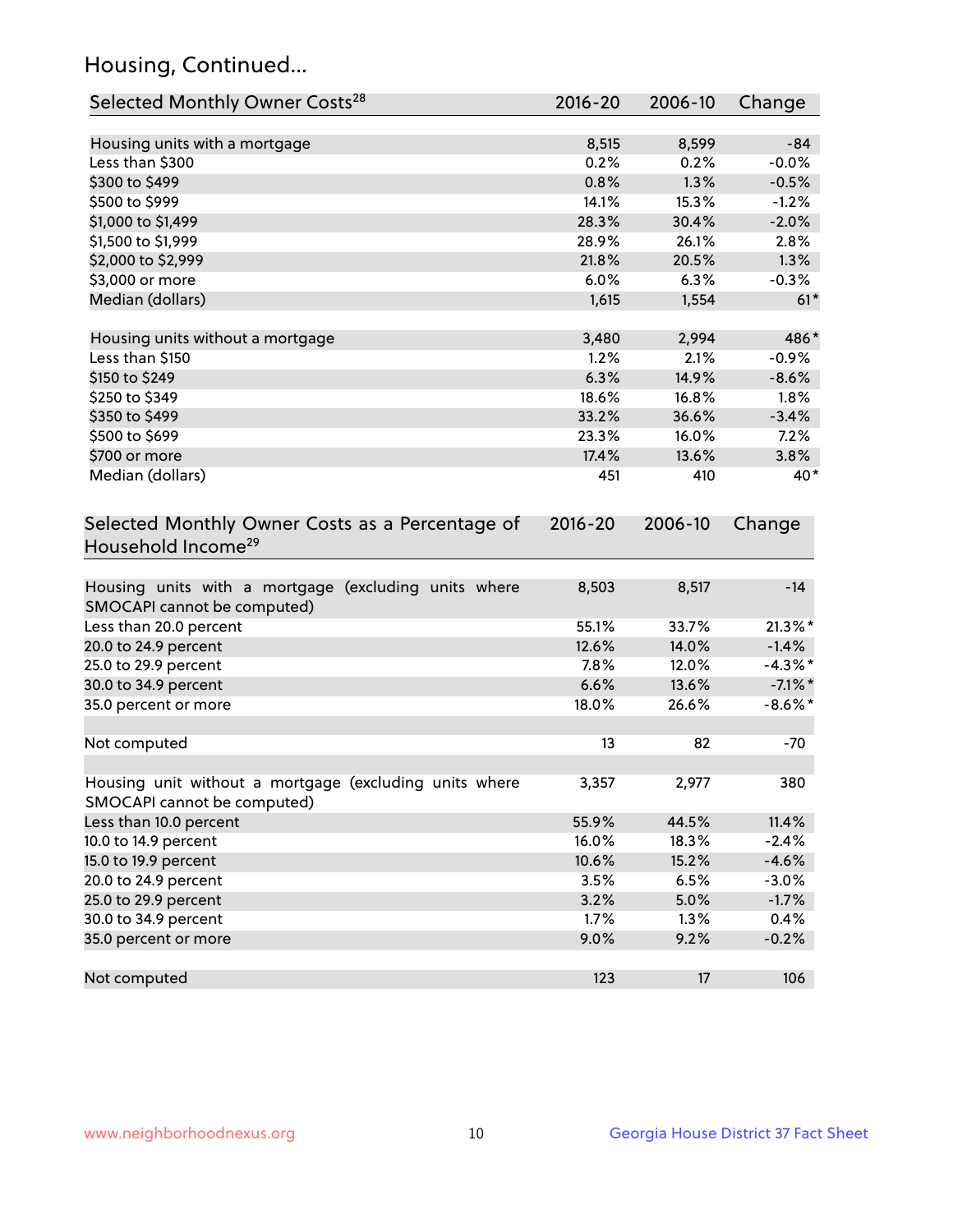## Housing, Continued...

| Gross Rent <sup>30</sup>   | 2016-20 | 2006-10 | Change      |
|----------------------------|---------|---------|-------------|
|                            |         |         |             |
| Occupied units paying rent | 10,582  | 9,745   | 838*        |
| Less than \$200            | 0.5%    | 1.1%    | $-0.6%$     |
| \$200 to \$499             | 4.9%    | 6.4%    | $-1.5%$     |
| \$500 to \$749             | 5.4%    | 18.4%   | $-13.0\%$ * |
| \$750 to \$999             | 20.2%   | 42.5%   | $-22.2%$ *  |
| \$1,000 to \$1,499         | 52.6%   | 27.8%   | 24.8%*      |
| \$1,500 to \$1,999         | 12.6%   | 2.8%    | $9.9\%$ *   |
| \$2,000 or more            | 3.7%    | 1.0%    | 2.7%        |
| Median (dollars)           | 1,139   | 984     | $154*$      |
|                            |         |         |             |
| No rent paid               | 177     | 180     | $-3$        |

| Gross Rent as a Percentage of Household Income <sup>31</sup>                   | $2016 - 20$ | 2006-10 | Change  |
|--------------------------------------------------------------------------------|-------------|---------|---------|
|                                                                                |             |         |         |
| Occupied units paying rent (excluding units where GRAPI<br>cannot be computed) | 10,387      | 9,634   | 753     |
| Less than 15.0 percent                                                         | 10.5%       | 11.6%   | $-1.1%$ |
| 15.0 to 19.9 percent                                                           | 13.9%       | 14.1%   | $-0.2%$ |
| 20.0 to 24.9 percent                                                           | 12.2%       | 14.3%   | $-2.1%$ |
| 25.0 to 29.9 percent                                                           | 13.2%       | 13.5%   | $-0.4%$ |
| 30.0 to 34.9 percent                                                           | $10.8\%$    | $9.9\%$ | 0.9%    |
| 35.0 percent or more                                                           | 39.4%       | 36.6%   | 2.9%    |
|                                                                                |             |         |         |
| Not computed                                                                   | 372         | 290     | 82      |

## Transportation

| Commuting to Work <sup>32</sup>           | 2016-20 | 2006-10 | Change     |
|-------------------------------------------|---------|---------|------------|
|                                           |         |         |            |
| Workers 16 years and over                 | 28,539  | 27,299  | 1,240      |
| Car, truck, or van - drove alone          | 75.9%   | 74.1%   | 1.8%       |
| Car, truck, or van - carpooled            | 8.9%    | 13.7%   | $-4.8\%$ * |
| Public transportation (excluding taxicab) | $1.4\%$ | 2.8%    | $-1.4\%$ * |
| Walked                                    | 2.4%    | 2.7%    | $-0.3%$    |
| Other means                               | 3.2%    | 2.7%    | 0.5%       |
| Worked at home                            | 8.3%    | 4.1%    | $4.3\%$ *  |
|                                           |         |         |            |
| Mean travel time to work (minutes)        | 29.0    | 27.7    | 1.3        |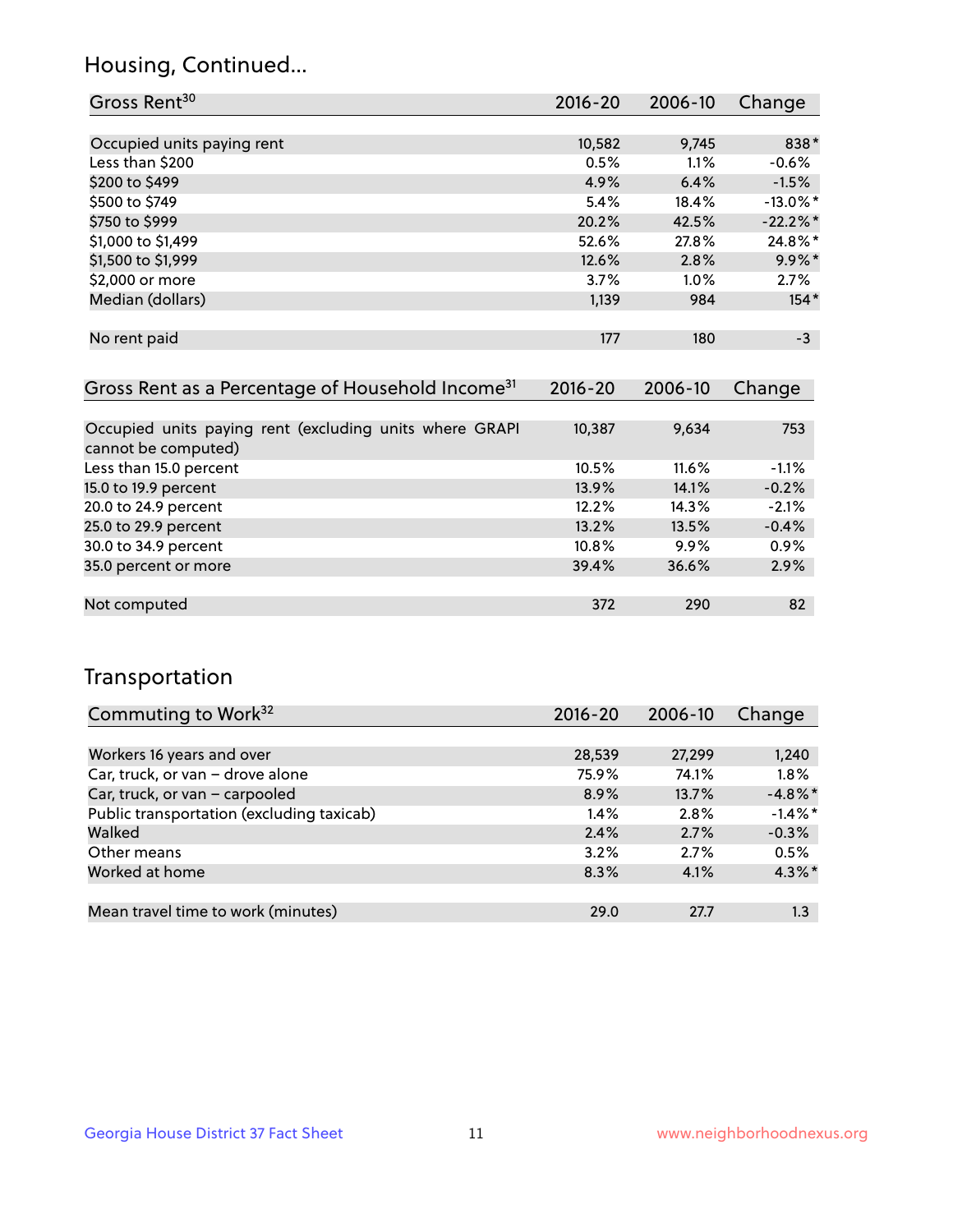## Transportation, Continued...

| Vehicles Available <sup>33</sup> | $2016 - 20$ | $2006 - 10$ | Change     |
|----------------------------------|-------------|-------------|------------|
|                                  |             |             |            |
| Occupied housing units           | 22,754      | 21,518      | $1,236*$   |
| No vehicles available            | 7.6%        | 8.1%        | $-0.5%$    |
| 1 vehicle available              | 41.3%       | 38.5%       | 2.7%       |
| 2 vehicles available             | 35.0%       | 39.6%       | $-4.6\%$ * |
| 3 or more vehicles available     | 16.2%       | 13.8%       | 2.4%       |

#### Health

| Health Insurance coverage <sup>34</sup>                 | 2016-20 |
|---------------------------------------------------------|---------|
|                                                         |         |
| Civilian Noninstitutionalized Population                | 56,360  |
| With health insurance coverage                          | 81.3%   |
| With private health insurance coverage                  | 63.6%   |
| With public health coverage                             | 25.8%   |
| No health insurance coverage                            | 18.7%   |
| Civilian Noninstitutionalized Population Under 19 years | 13,498  |
| No health insurance coverage                            | 10.2%   |
| Civilian Noninstitutionalized Population 19 to 64 years | 35,733  |
| In labor force:                                         | 28,567  |
| Employed:                                               | 27,348  |
| With health insurance coverage                          | 78.2%   |
| With private health insurance coverage                  | 74.9%   |
| With public coverage                                    | 4.8%    |
| No health insurance coverage                            | 21.8%   |
| Unemployed:                                             | 1,219   |
| With health insurance coverage                          | 61.4%   |
| With private health insurance coverage                  | 38.5%   |
| With public coverage                                    | 24.3%   |
| No health insurance coverage                            | 38.6%   |
| Not in labor force:                                     | 7,166   |
| With health insurance coverage                          | 62.5%   |
| With private health insurance coverage                  | 48.4%   |
| With public coverage                                    | 18.4%   |
| No health insurance coverage                            | 37.5%   |